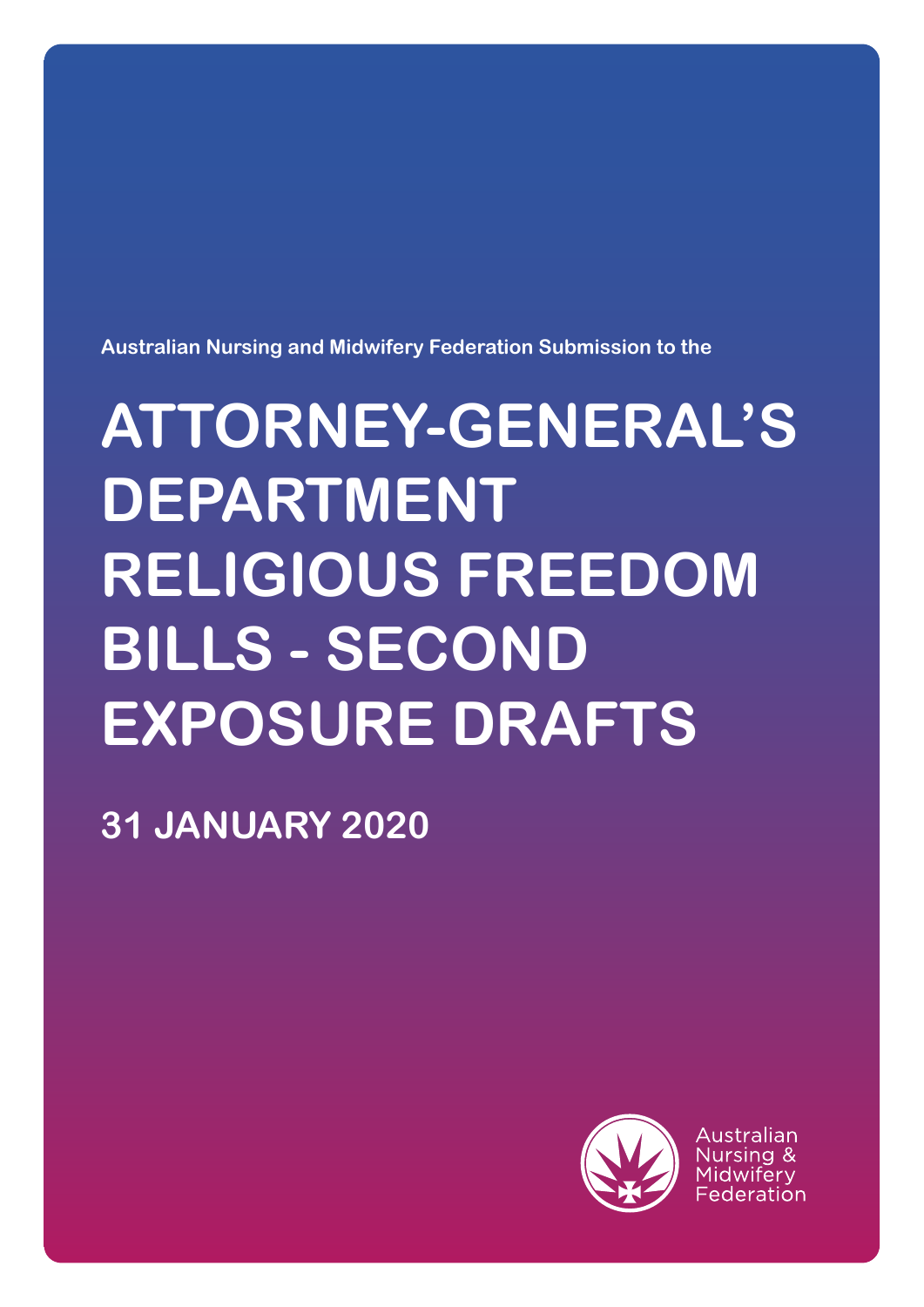

Australian Nursing and Midwifery Federation / **Religious Freedom Bills - Second Exposure Drafts**

**Annie Butler Federal Secretary**

**Lori-anne Sharp Assistant Federal Secretary**

**Australian Nursing and Midwifery Federation Level 1, 365 Queen Street, Melbourne VIC 3000 T: 03 9602 8500 F: 03 9602 8567 E: anmffederal@anmf.org.au W: www.anmf.org.au**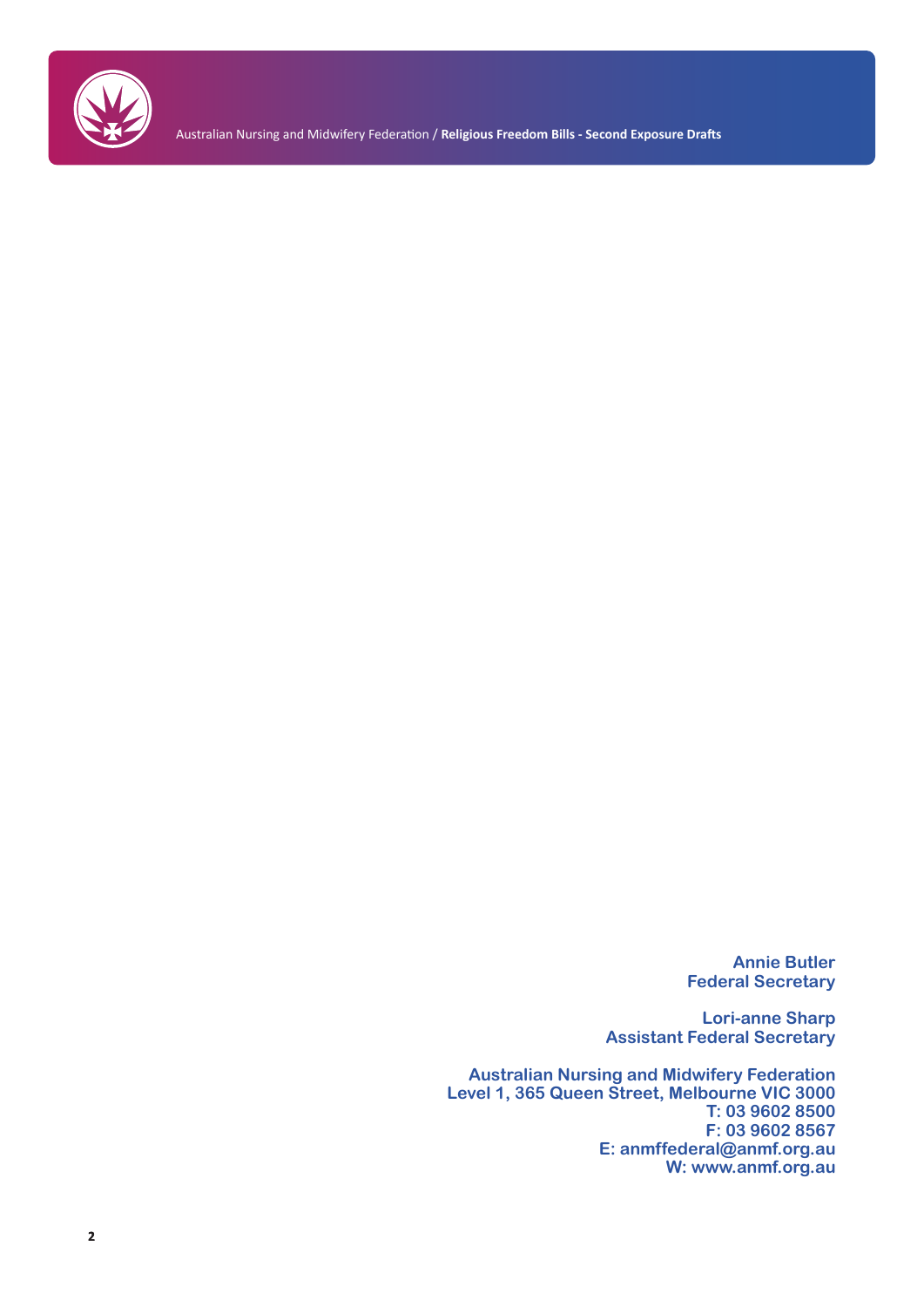

- 1. The Australian Nursing and Midwifery Federation (ANMF) is Australia's largest national union and professional nursing and midwifery organisation. In collaboration with the ANMF's eight state and territory branches, we represent the professional, industrial and political interests of more than 280,000 nurses, midwives and carers across the country.
- 2. Our members work in the public and private health, aged care and disability sectors across a wide variety of urban, rural and remote locations. We work with them to improve their ability to deliver safe and best practice care in each and every one of these settings, fulfil their professional goals and achieve a healthy work/life balance.
- 3. Our strong and growing membership and integrated role as both a trade union and professional organisation provides us with a complete understanding of all aspects of the nursing and midwifery professions and see us uniquely placed to defend and advance our professions.
- 4. Through our work with members, we aim to strengthen the contribution of nursing and midwifery to improving Australia's health and aged care systems, and the health of our national and global communities.
- 5. The ANMF thanks the Attorney-General's Department for providing this opportunity to comment on the second exposure drafts of the 'Religious Freedom Bills' (the **RF Bills**) 1 and in particular the *Religious Discrimination Bill 2019* (the **RD Bill**).
- 6. The ANMF ask the Committee to read our submission in conjunction with that of our peak body, the Australian Council of Trade Unions (ACTU). The ANMF supports the submissions of the ACTU with respect to the matters not addressed in this submission. The ANMF submission discusses:
	- A. Religious conscientious objections and health practitioner conduct (indirect discrimination);
	- B. Conduct in direct compliance with other legislation and potential contradictions;
	- C. Private hospitals and aged care providers being able to discriminate on religious grounds;
	- D. Interference in the independence of qualifying bodies (indirect discrimination); and
	- E. ANMF position on the RF Bills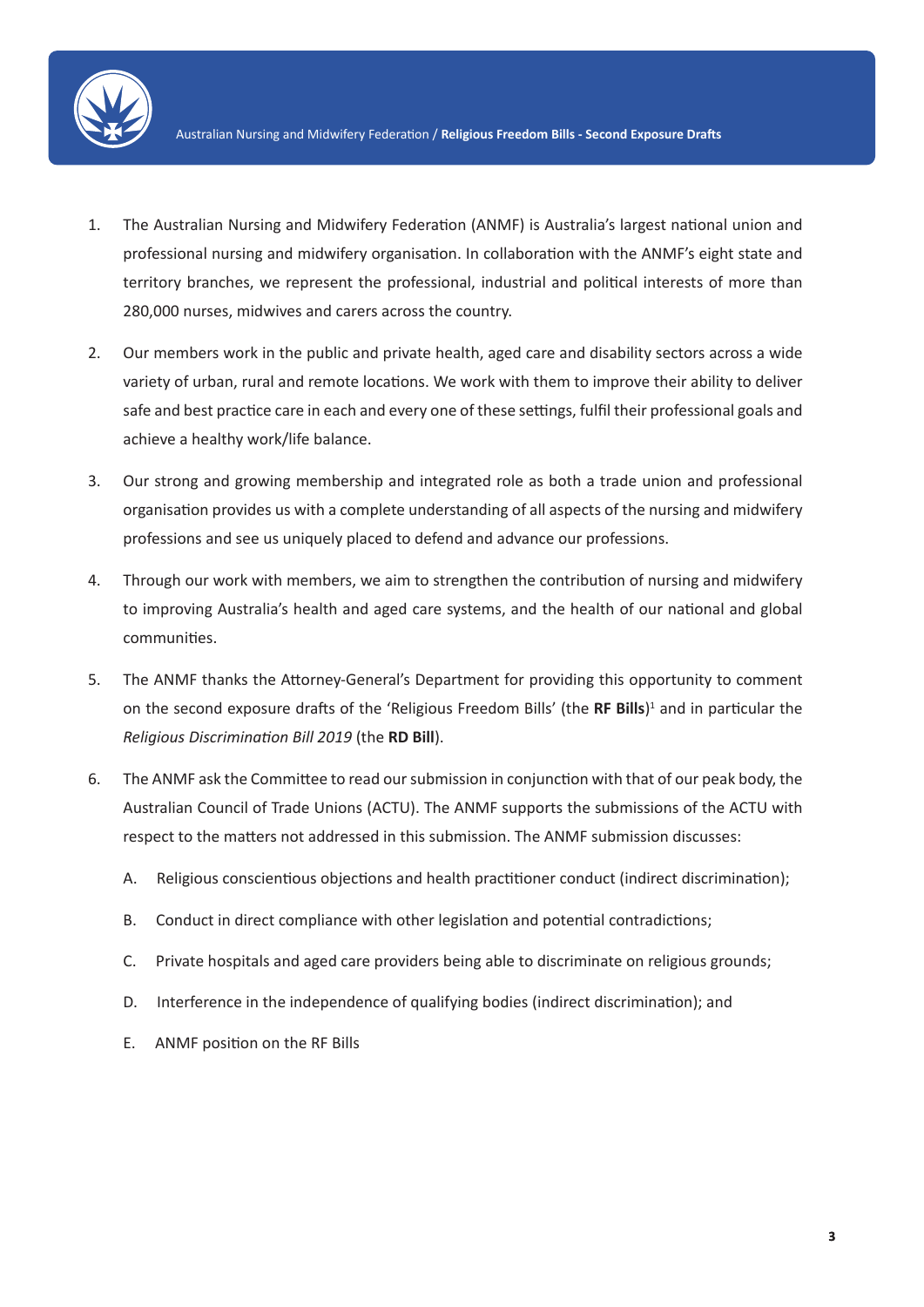

# **A. Religious conscientious objections and health practitioner conduct (indirect discrimination)**

7. The Australian Human Rights Commission defines 'indirect discrimination' as occurring when "there is an unreasonable rule or policy that is the same for everyone but has an unfair effect on people who share a particular attribute"<sup>2</sup>. The RD Bill encompasses indirect discrimination generally at clauses 8(1) and (2), providing:

#### **Discrimination on the ground of religious belief or activity—indirect discrimination**

#### *Indirect discrimination*

(1) A person *discriminates* against another person on the ground of the other person's religious belief or activity if:

- (a) the person imposes, or proposes to impose, a condition, requirement or practice; and
- (b) the condition, requirement or practice has, or is likely to have, the effect of disadvantaging persons who have or engage in the same religious belief or activity as the other person; and
- (c) the condition, requirement or practice is not reasonable.

#### *Considerations relating to reasonableness*

- (2) Subject to subsections (3), (5) and (6), whether a condition, requirement or practice is reasonable depends on all the relevant circumstances of the case, including the following:
	- (a) the nature and extent of the disadvantage resulting from the imposition, or proposed imposition, of the condition, requirement or practice;
	- (b) the feasibility of overcoming or mitigating the disadvantage;
	- (c) whether the disadvantage is proportionate to the result sought by the person who imposes, or proposes to impose, the condition, requirement or practice;
	- (d) if the condition, requirement or practice is an employer conduct rule—the extent to which the rule would limit the ability of an employee of the employer to have or engage in the employee's religious belief or activity.
- 8. The RD Bill then goes further than other Commonwealth discrimination laws by providing for extra grounds that are to be considered 'indirect discrimination'. This includes 'statements of belief' in employment contexts covered in clause 8(3) of the RD Bill. The ANMF will not address this clause in much detail. We refer to the detailed submissions of the ACTU and the Human Rights Law Centre in this respect.
- 9. The RD Bill also goes further than other Commonwealth indirect discrimination laws by providing for the additional ground of 'conscientious objections by health practitioners' as being a potential ground for indirect discrimination as provided in clauses 8(6) and (7):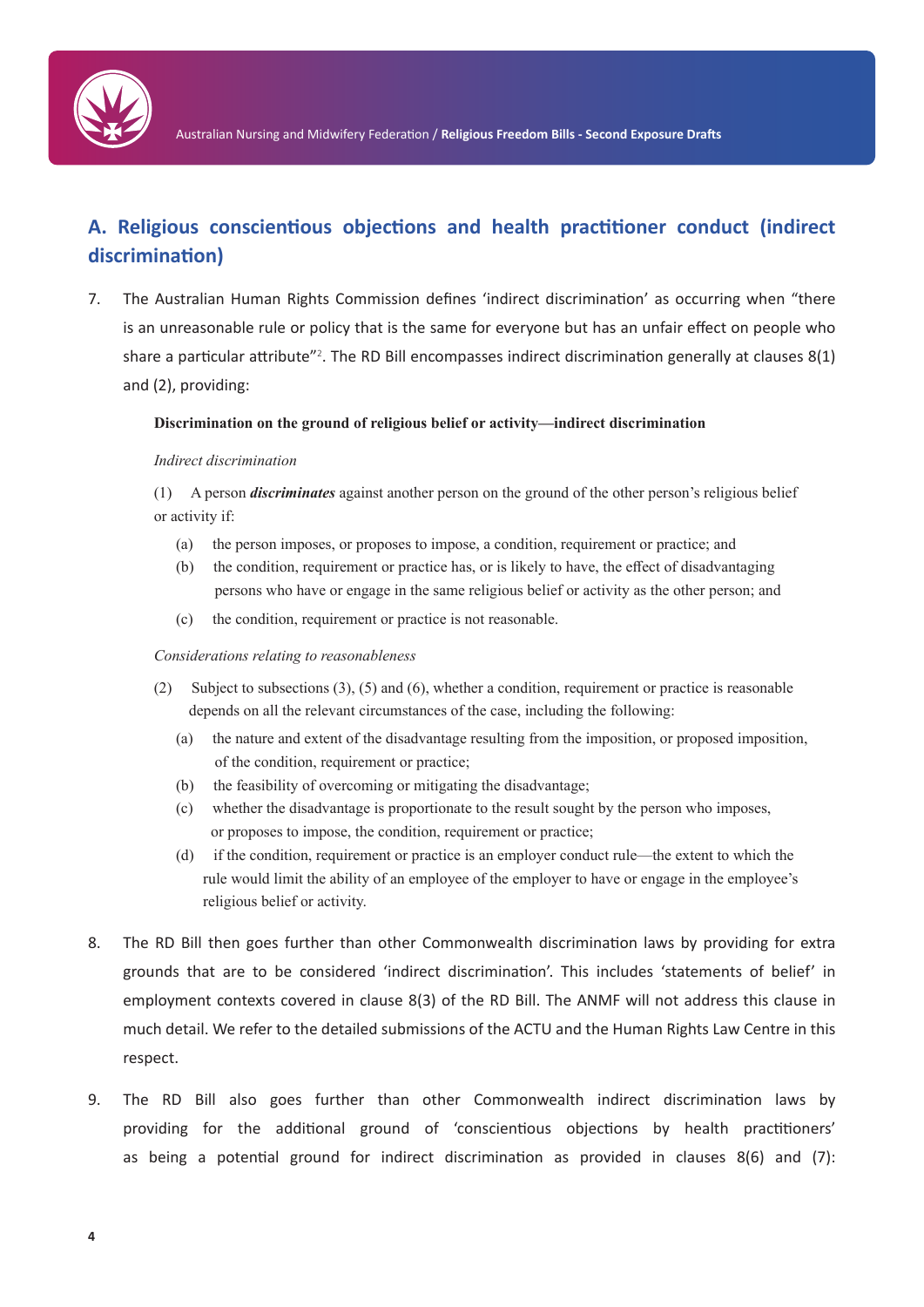

*Conditions that are not reasonable relating to conscientious objections by health practitioners*

(6) For the purposes of paragraph  $(1)(c)$ , if a law of a State or Territory allows a health practitioner to conscientiously object to providing a health service because of a religious belief or activity held or engaged in by the health practitioner, a health practitioner conduct rule that is not consistent with that law is not reasonable.

Note 1: A requirement to comply with a health practitioner conduct rule that is not reasonable under this subsection is also not an inherent requirement relating to work (see subsection 32(7)).

Note 2: The effect of this provision is that a health practitioner conduct rule that prevents a health practitioner from lawfully conscientiously objecting to providing or participating in a particular kind of health service pursuant to a State or Territory law that provides for such an exercise of conscientious objection (for example, the ability to conscientiously object to providing or participating in an assisted dying process under a State or Territory law) because of the health practitioner's religious belief or activity may constitute discrimination under this Act. However, this provision does not have the effect of allowing a health practitioner to decline to provide a particular kind of health service, or health services generally, to particular people or groups of people. For example, refusal to prescribe contraception to single women may constitute discrimination under the Sex Discrimination Act 1984.

Note 3: Nothing in this subsection affects the operation of a law of a State or Territory that allows a health practitioner to exercise a conscientious objection in relation to a particular kind of health service.

- (7) For the purposes of paragraph  $(1)(c)$ , if subsection  $(6)$  does not apply, a health practitioner conduct rule is not reasonable unless compliance with the rule is necessary to avoid an unjustifiable adverse impact on:
	- (a) the ability of the person imposing, or proposing to impose, the rule to provide the health service; or
	- (b) the health of any person who would otherwise be provided with the health service by the health practitioner.

Note 1: A requirement to comply with a health practitioner conduct rule that is not reasonable under this subsection is also not an inherent requirement relating to work (see subsection 32(7)).

Note 2: This subsection applies in the absence of a State or Territory law that allows a health practitioner to conscientiously object to providing or participating in a particular kind of health service. In these cases, the effect of this provision is that a health practitioner conduct rule that prevents a health practitioner from conscientiously objecting to providing or participating in a particular kind of health service (for example, voluntary assisted dying, if a State or Territory law were silent or did not specifically provide for a conscientious objection process) may not be reasonable in certain circumstances. However, this provision does not have the effect of allowing a health practitioner to decline to provide a particular kind of health service, or health services generally, to particular people or groups of people. For example, refusal to prescribe contraception to single women may constitute discrimination under the Sex Discrimination Act 1984.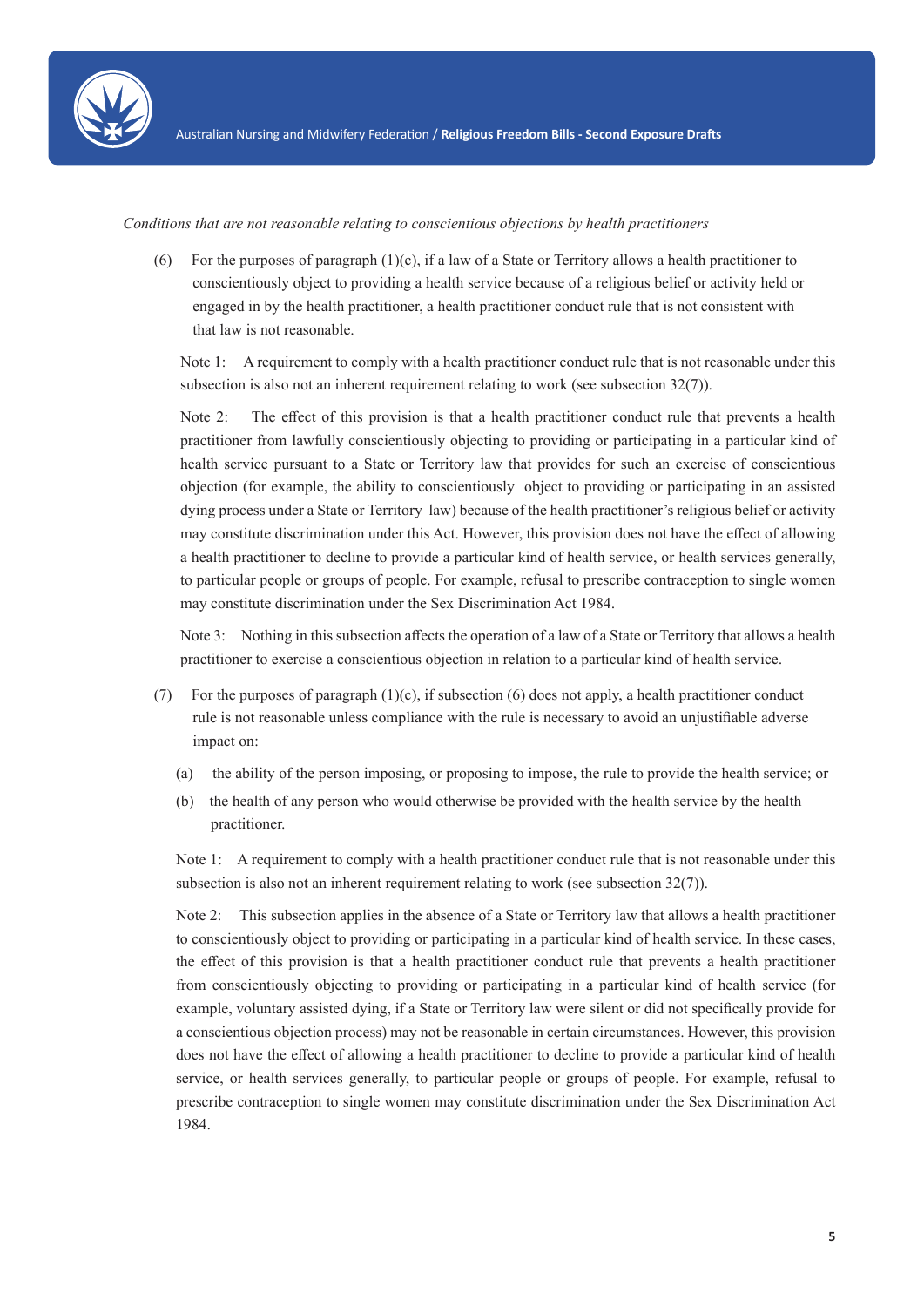

10. Health practitioner conduct rules' are defined at clause 5 of the RD Bill. In the definition 'person' includes a body corporate, such as an employer:

**health practitioner conduct rule** means a condition, requirement or practice:

- (a) that is imposed, or proposed to be imposed, by a person on a health practitioner; and
- (b) that relates to the provision of or participation in a particular kind of health service by the health practitioner; and
- (c) that would have the effect of restricting or preventing the health practitioner from conscientiously objecting to providing or participating in that kind of health service
- 11. The ANMF notes that the definition of "health service" has been narrowed since the first draft of the RD Bill, which has the effect of narrowing which professions the "health practitioner conduct rules" apply to. This is a positive move however the list still covers nurses and midwives at clause 4.
- 12. In the Explanatory notes of the RD Bill, examples are provided of what would and would not constitute 'unjustifiable adverse impact' for the purpose of a 'health practitioner conduct rule':

185. ...if non-compliance with a health practitioner conduct rule could result in the death or serious injury of the person seeking the health service, this would clearly amount to an unjustifiable adverse impact...

186. ...non-compliance with a policy that required the sole medical practitioner in a small rural community to prescribe contraception in appropriate cases may amount to an unjustifiable adverse impact on the ability of that medical practice to provide medical services to that community, and may also have an unjustifiable adverse impact on the health of women seeking contraception (for example, women seeking the Pill for noncontraceptive use, such as in order to treat endometriosis or polycystic ovary syndrome), as they may be unable to access alternative healthcare promptly without significant travel and cost.

- 13. The RD Bill effectively provides that the default position of all 'health practitioner conduct rules' is that they are not reasonable unless the person implementing such a rule demonstrates an unjustifiable adverse impact on a health service. It is unclear what an 'unjustifiable adverse impact' is in the health service environment.
- 14. The bar appears to be set high for health services to demonstrate that a 'health practitioner conduct rule' was reasonable, when the exemptions in clauses 8(5) and 8(6) are taken into consideration. The Bill appears to impose a higher legal bar than 'reasonableness' tests used in other indirect discrimination laws, of which the 'health practitioner conduct rule' is a part.
- 15. For example, the *Racial Discrimination Act 1975* (Cth) (**RDA**) defines 'reasonableness' at s. 9(1A) in the context of "having regard to the circumstances of the case". Section 7B of the *Sex Discrimination Act 1984* (Cth) (**SDA**) defines 'reasonableness' in the context of whether "the condition, requirement or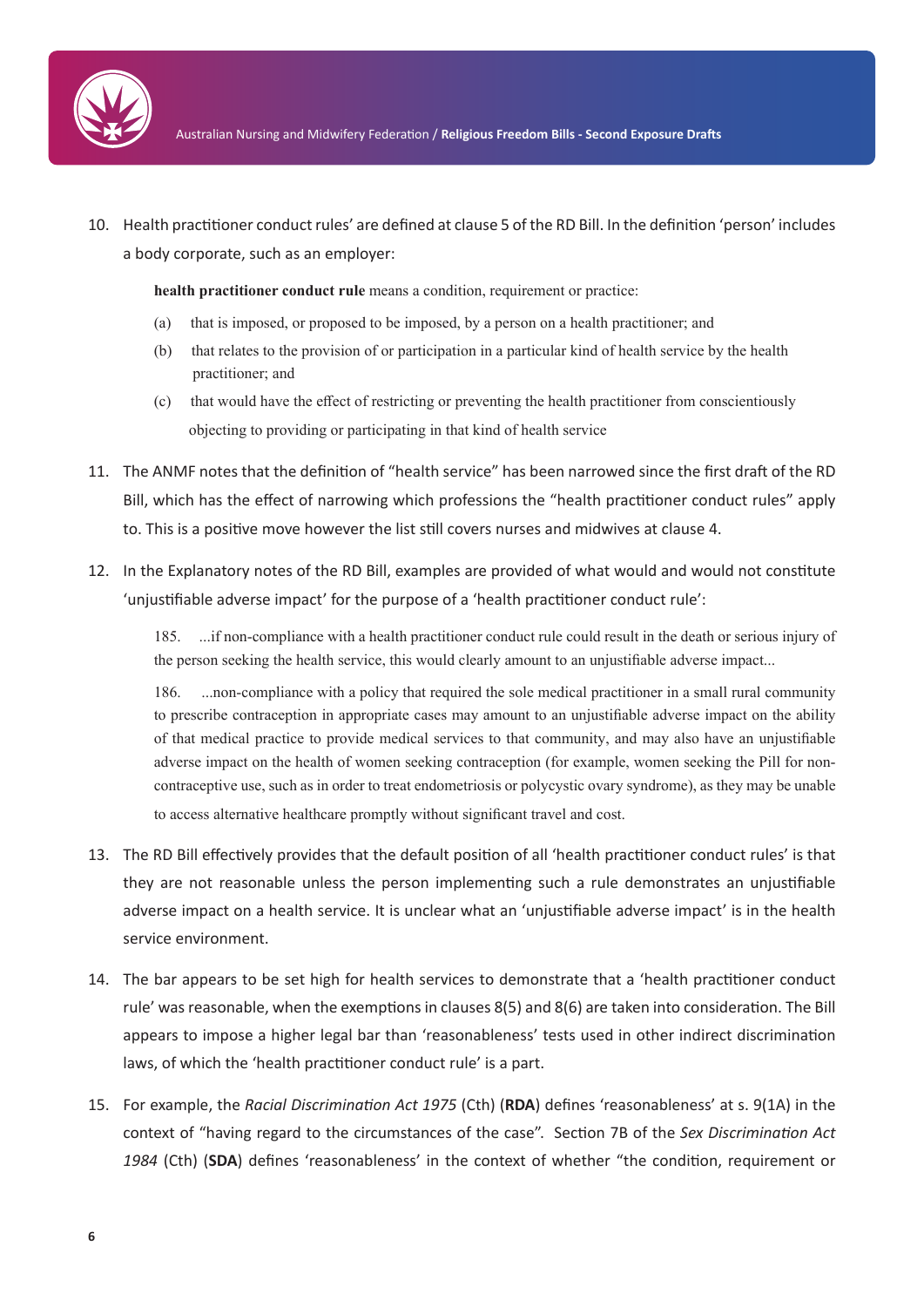

practice is reasonable in the circumstances". The *Disability Discrimination Act 1992* (Cth) (**DDA**) at s. 6(3) states that a "requirement or condition is reasonable, having regard to the circumstances of the case". The RD Bill has a similar definition of 'reasonableness' at clause 8(2) but as demonstrated goes much further in subsequent clauses.

16. The Voluntary Assisted Dying Act 2017 (Vic) (VAD Act) is an example of a law that provides for conscientious objections for the purposes of clause 8(6) of the RD Bill. At s.7 of the VAD Act a conscientious objection definition is spelled out very clearly:

#### **Conscientious objection of registered health practitioners**

A registered health practitioner who has a conscientious objection to voluntary assisted dying has the right to refuse to do any of the following—

- (a) to provide information about voluntary assisted dying;
- (b) to participate in the request and assessment process;
- (c) to apply for a voluntary assisted dying permit;
- (d) to supply, prescribe or administer a voluntary assisted dying substance;
- (e) to be present at the time of administration of a voluntary assisted dying substance;
- (f) to dispense a prescription for a voluntary assisted dying substance.
- 17. This level of clarity in the VAD Act is not provided in the RD Bill. This could lead to confusion for both health practitioners and health services in the delivery of health care. Under State and Territory laws, the right to conscientiously object is largely limited to certain types of health services (such as abortion and voluntary assisted dying) and is often conditional, such as requiring assistance where necessary to preserve life or provided a referral is organised for the patient. For example, conscientious objection to assist in abortion is subject to a duty to refer and to assist when necessary to preserve life or in an emergency is contained in the Abortion Law Reform Act 2008 (Vic) at section 8 and the *Termination of Pregnancy Act 2018* (Qld) at section 8.
- 18. Australia is a party to the International Covenant on Civil and Political Rights (ICCPR). The ICCPR recognises the right to freedom of thought, conscience and religion in article 18. Article 18 is the primary international legal provision protecting freedom of religion or belief. It stipulates, in part:

3. Freedom to manifest one's religion or beliefs may be subject only to such limitations as are prescribed by law and are necessary to protect public safety, order, health or morals or the fundamental rights and freedoms of others.3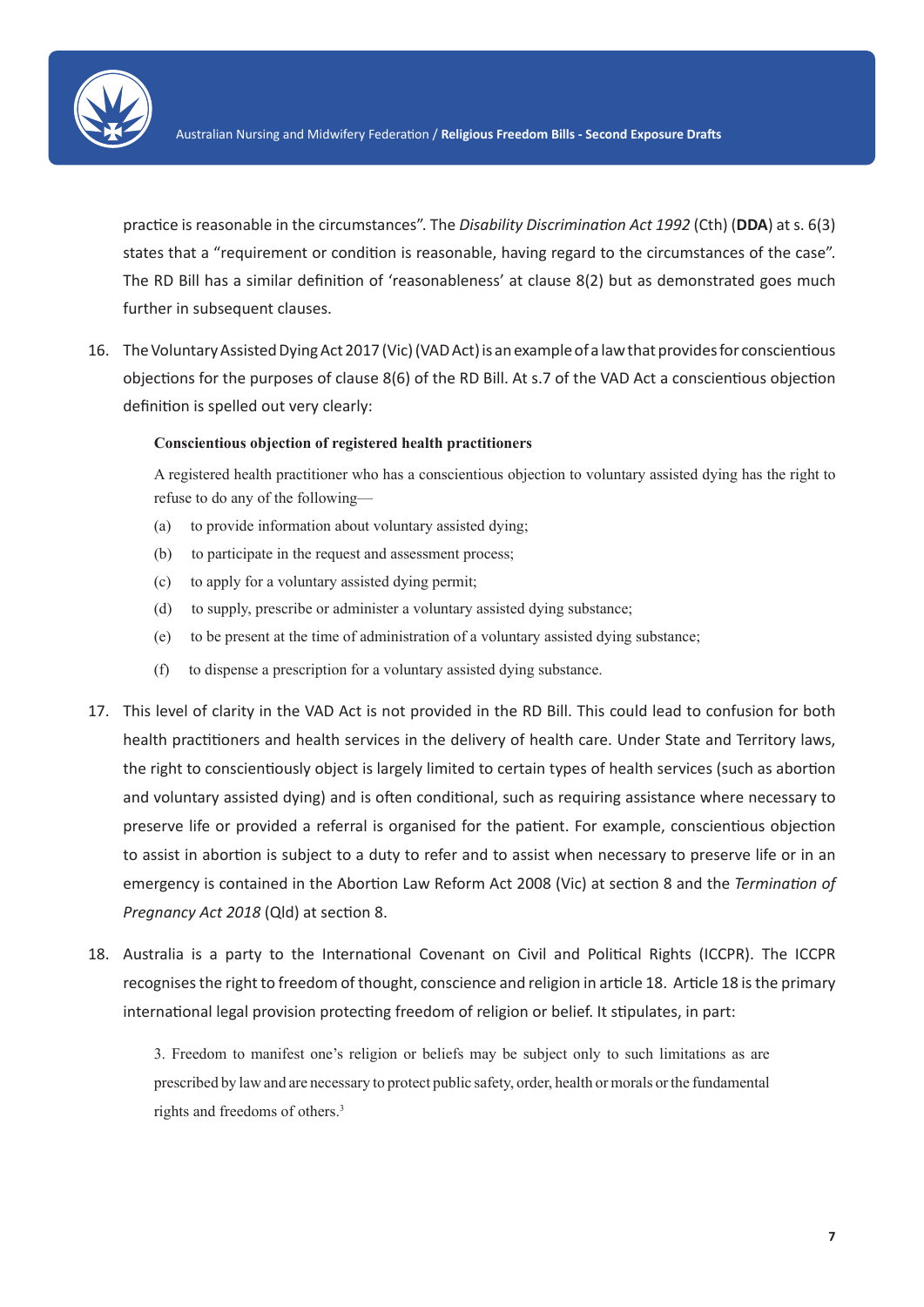

- 19. The second draft of the *Human Rights Legislation Amendment (Freedom of Religion) Bill 2019* provides for making identical amendments to the Age Discrimination Act 2004 (Cth) (**ADA**), DDA, RDA and the SDA with respect to the objects of those Acts, which would provide:
	- (2) In giving effect to the objects of this Act, regard is to be had to:
		- (a) the indivisibility and universality of human rights, and their equal status in international law; and
		- (b) the principle that every person is free and equal in dignity and rights.4
- 20. Despite the inclusion of these new objects in the ADA, DDA, RDA and SDA, the RF Bills do not appear to implement this balancing aspect of the ICCPR at Article 18. They do not ensure that the fundamental rights and freedoms of everyone are protected. By allowing a health practitioner who claims a conscientious objection a broad discretion in accordance with the doctrines, tenets, beliefs or teachings of their religion, the right to have healthcare delivered in a non-discriminatory manner can be undermined.
- 21. For example, the ANMF is very concerned that the wording in the Bill will allow for discrimination against the LGBTIQ+ community. Despite what is stated in the notes to the RD Bill, it is not clear from the wording in clause 8(7) of the RD Bill whether a pharmacist could refuse to provide hormones to a transgender patient, on the grounds of conscientious objection. Honorary Associate Professor Ruth Mcnair notes that even now with current laws in place that there is substantial discrimination where some health professionals have told LGBTIQ+ Australians: "I don't treat people like you".<sup>5</sup> If the RF Bills become law then matters will undoubtedly get worse.

## **B. Conduct in direct compliance with other legislation and potential contradictions**

- 22. Clause 30 of the RD Bill states that it is not unlawful for a person to discriminate against another person, on the ground of the other person's religious belief or activity, if the conduct constituting the discrimination is in direct compliance with a provision of a law of a State or a Territory or in compliance with a law of the Commonwealth or an instrument made under law of the Commonwealth. In addition, the law or instrument must not be prescribed by the regulations.
- 23. The Health Practitioner Regulation National Law (the National Law) is a series of state Acts of Parliament<sup>6</sup>. A mandatory or voluntary notification made under the National Law could be conduct in compliance with legislation of a state or territory. A notification is a complaint or concern about a registered practitioner lodged with the Australian Health Practitioner Regulation Agency (AHPRA) or a National Board such as the Nursing and Midwifery Board of Australia (NMBA).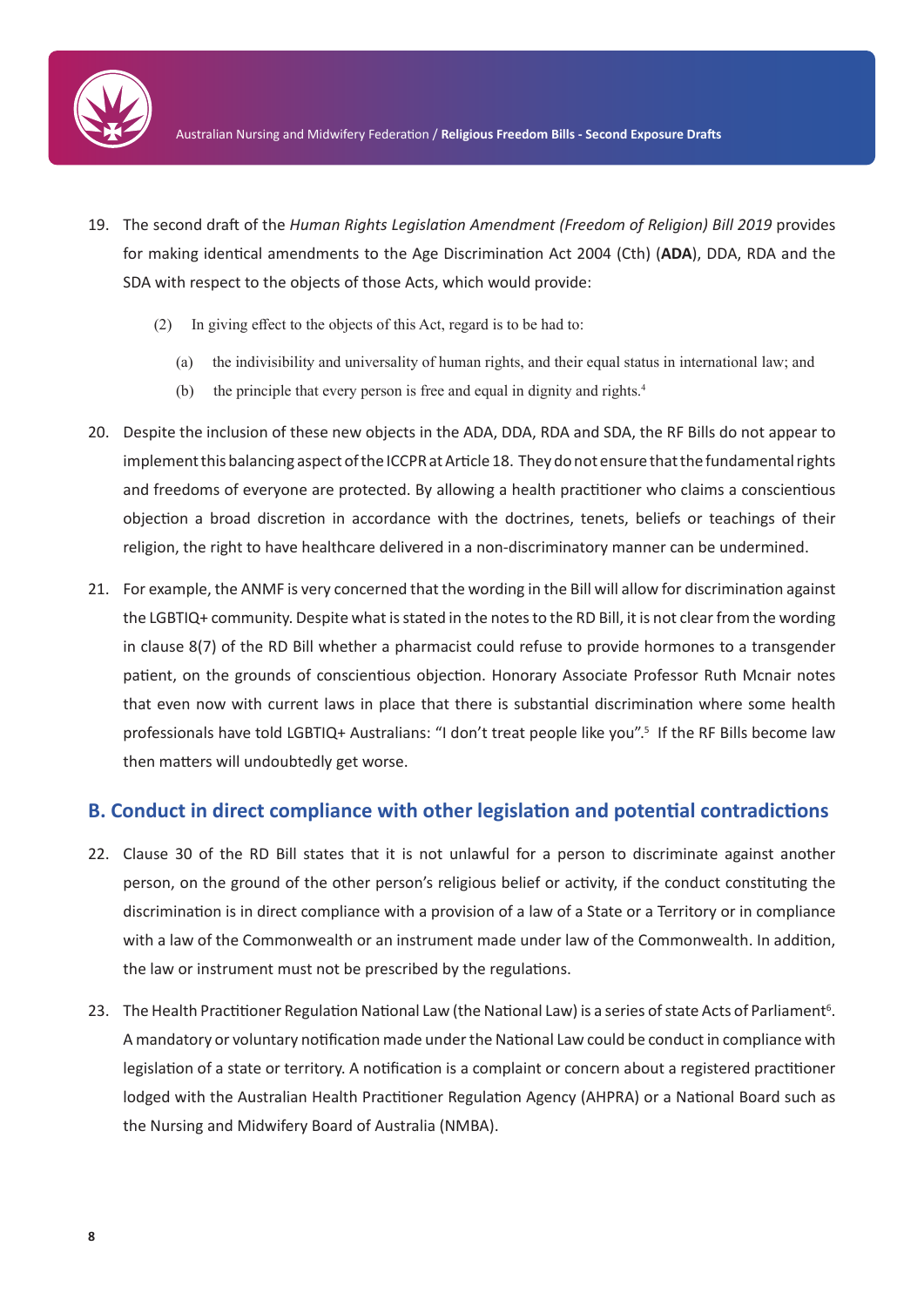

- 24. The example given in the explanatory notes refer to state police exercising their powers but from a plain reading of the RD Bill, compliance with a law is broader than this. Employers may make more notifications to AHPRA instead of dealing with an issue "in house" arguing that such notifications were conduct done in compliance with the National Law, to attempt to not conflict with the discrimination provisions in the RD Bill.
- 25. There is significant potential for contradictory outcomes in the RD Bill and its operation. One potential conflict is between the individual being able to exercise a conscientious objection as opposed to an employer or another party being able to make reports under law to AHPRA for unprofessional conduct.
- 26. A registered nurse who had a genuine conscientious objection which was found to be not 'unjustifiable' in accordance with clause 8(7) of the RD Bill could still potentially have a notification with AHPRA brought against them for unprofessional conduct, which may not be discrimination since it could be conduct in direct compliance with state or territory legislation. This is because the nurse must conduct themselves in accordance with the 'Code of conduct for nurses'<sup>7</sup> , which is made under the National Law. The code provides:

To prevent conflicts of interest from compromising care, nurses must:

- a. act with integrity and in the best interests of people when making referrals, and when providing or arranging treatment or care
- b. responsibly use their right to not provide, or participate directly in, treatments to which they have a conscientious objection. In such a situation, nurses must respectfully inform the person, their employer and other relevant colleagues, of their objection and ensure the person has alternative care options

This leads to a hypothetically contradictory outcome where:

i. a registered nurse invokes their conscientious objection to not perform a procedure for a patient; which does not have an "unjustifiable adverse impact" on a patient or the health service. The employer is restrained from taking action because of the "health practitioner conduct rule" in s.8(7) of the RD Bill;

#### *but at the same time*

ii. the registered nurse could potentially be reported to AHPRA if their objection was not done in compliance with the Code of Conduct for Nurses or the employer thought their behaviour was not in the best interests of people. AHPRA has a range of powers under the National Law, including suspension and deregistration. This is because clause 30 of the RD Bill provides that there is no discrimination if someone is acting in direct compliance with a provision of a law of a State or a Territory, which reporting a person to AHPRA could be.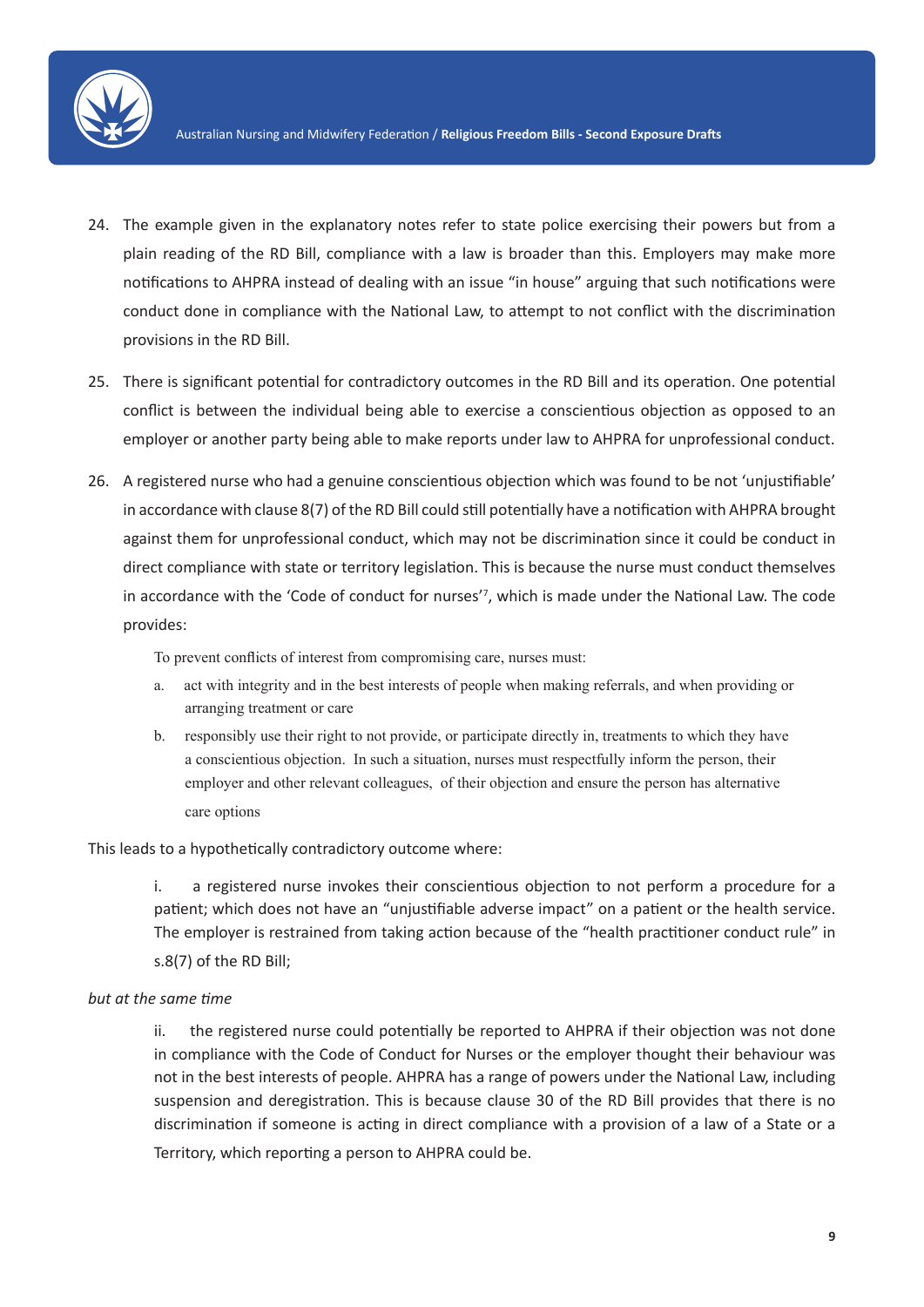

27. Nurses and midwives are required under the NMBA Code of Conduct to ensure delivery of safe and quality care. The confusing and contradictory nature of the RF Bills will make patient safety and welfare more difficult for health practitioners, and the health services they work in, to deliver. This is because health services and the health practitioners who work within them are supposed to wade through competing legal interests that do not appear to have been considered by the Commonwealth Government.

## **C. Aged care and private hospitals being able to discriminate on religious grounds**

- 28. According to clause 32 of the RD Bill religious hospitals, aged care facilities and accommodation providers can take religion into account with respect to staffing decisions concerning their employees. This includes giving preference to employees of the same religion as the relevant facility. The government argues that this "…will ensure these bodies can preserve their ethos through staffing decisions."<sup>8</sup>
- 29. The relevant clauses are as follows:

*Exception—religious hospitals, aged care facilities and accommodation providers may act in accordance with their faith etc.*

- (8) Sections 14 (about employment) and 15 (about partnerships) do not make it unlawful for a person (the first person) to discriminate against another person, on the ground of the other person's religious belief or activity, if:
	- (a) either:
		- (i) the first person establishes, directs, controls or administers a hospital or aged care facility that is conducted in accordance with the doctrines, tenets, beliefs or teachings of a ..... particular religion; or
		- (ii) the first person solely or primarily provides accommodation in accordance with the doctrines, tenets, beliefs or teachings of a particular religion; and
	- (b) the first person engages, in good faith, in conduct that a person of the same religion as the first person could reasonably consider to be in accordance with the doctrines, tenets, beliefs or teachings of that religion.
- (9) Without limiting paragraph (8)(b), conduct mentioned in that paragraph includes giving preference to persons of the same religion as the first person.
- (10) Sections 14 (about employment) and 15 (about partnerships) do not make it unlawful for a person (the first person) to discriminate against another person, on the ground of the other person's religious belief or activity, if:
	- (a) either:
		- (i) the first person establishes, directs, controls or administers a hospital or aged care facility that is conducted in accordance with the doctrines, tenets, beliefs or teachings of a particular religion; or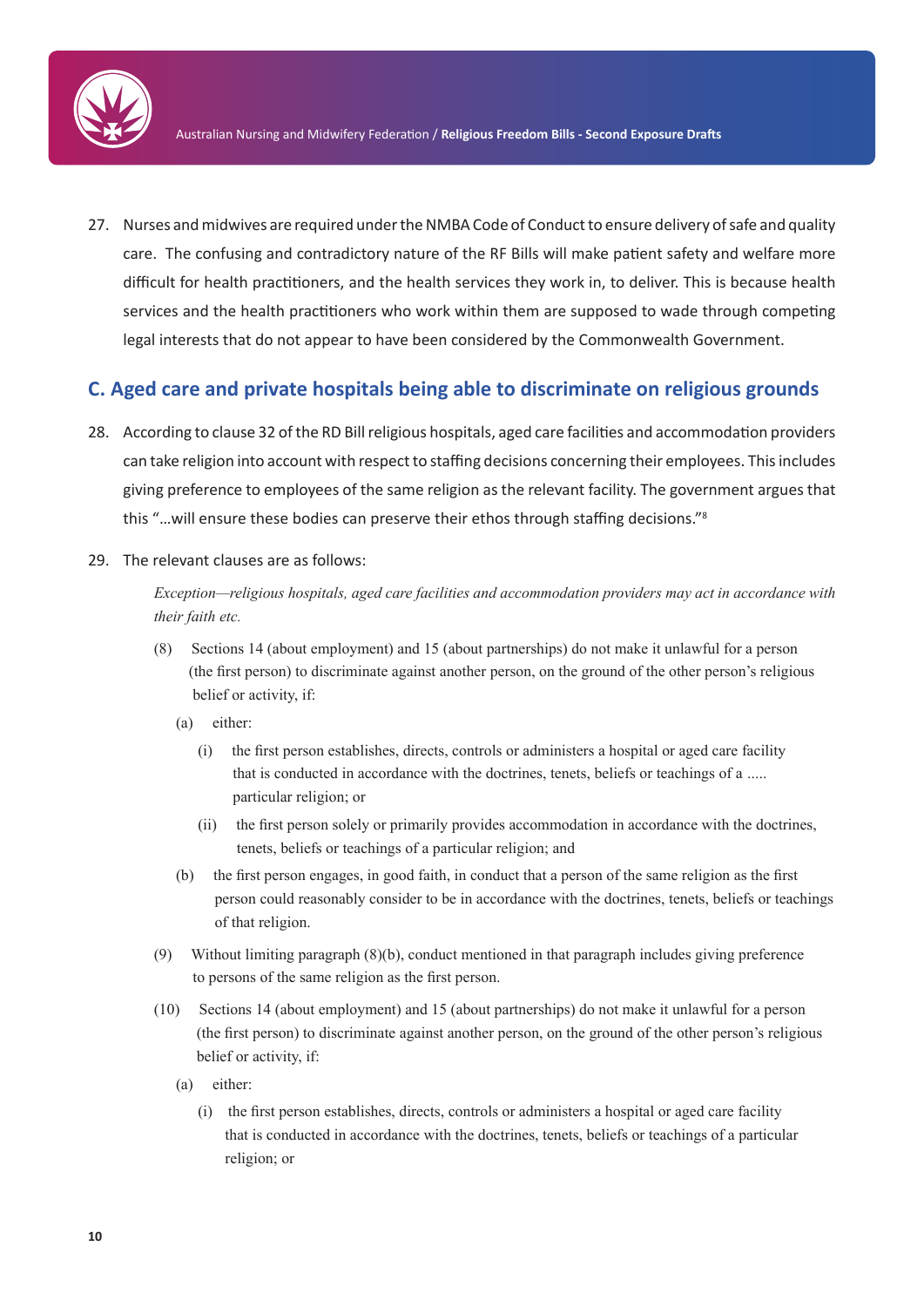

- (ii) the first person solely or primarily provides accommodation in accordance with the doctrines, tenets, beliefs or teachings of a particular religion; and
- (b) the first person engages, in good faith, in conduct to avoid injury to the religious susceptibilities of adherents of the same religion as the first person.
- (11) Without limiting paragraph (10)(b), conduct mentioned in that paragraph includes giving preference to persons of the same religion as the first person.

#### *Employee includes prospective employee*

- (12) In this section, a reference to an employee includes a reference to a prospective employee.
- 30. Ironically, these provisions of the RD Bill will *allow* employers to blatantly discriminate on the grounds of a person's religion or lack of religion. For example, a faith based aged care facility would be able to justify refusing to hire or promote a worker of another faith on the grounds of their religious belief under this exemption in the RD Bill. With respect to the employment practices of aged care and private hospital facilities, these provisions are unprecedented.
- 31. The ANMF questions why these provisions have been inserted into the second draft of the RD Bill. A wide variety of religious organisation have argued for a non-discriminatory policy, including:
	- i. St Vincent de Paul Society<sup>9</sup>;
	- ii. Anglicare;
	- iii. Uniting Vic.Tas<sup>10</sup>;
	- iv. Uniting Church in Australia<sup>11</sup>;
	- v. Catholic Social Services<sup>12</sup>; and
	- vi. McCauley Community Services for Women.<sup>13</sup>
- 32. The Seventh Day Adventist Church also acknowledges that it does not seek "to discriminate on the basis of faith in the recruitment of staff generally" whilst wanting to retain the "right to ensure that Senior Leadership and the Board are required to be Seventh-day Adventists."<sup>14</sup>
- 33. Clauses 32(8)-32(12) of the RD Bill are another unfortunate example of how the bill fails to balance competing rights. As Law Council of Australia president, Arthur Moses SC recently stated, "It seems odd that a hospital that receives public funding from all Australians can deny employment to some Australians."<sup>15</sup> The same is equally applicable with respect to aged care providers, which are heavily subsidised by the Commonwealth.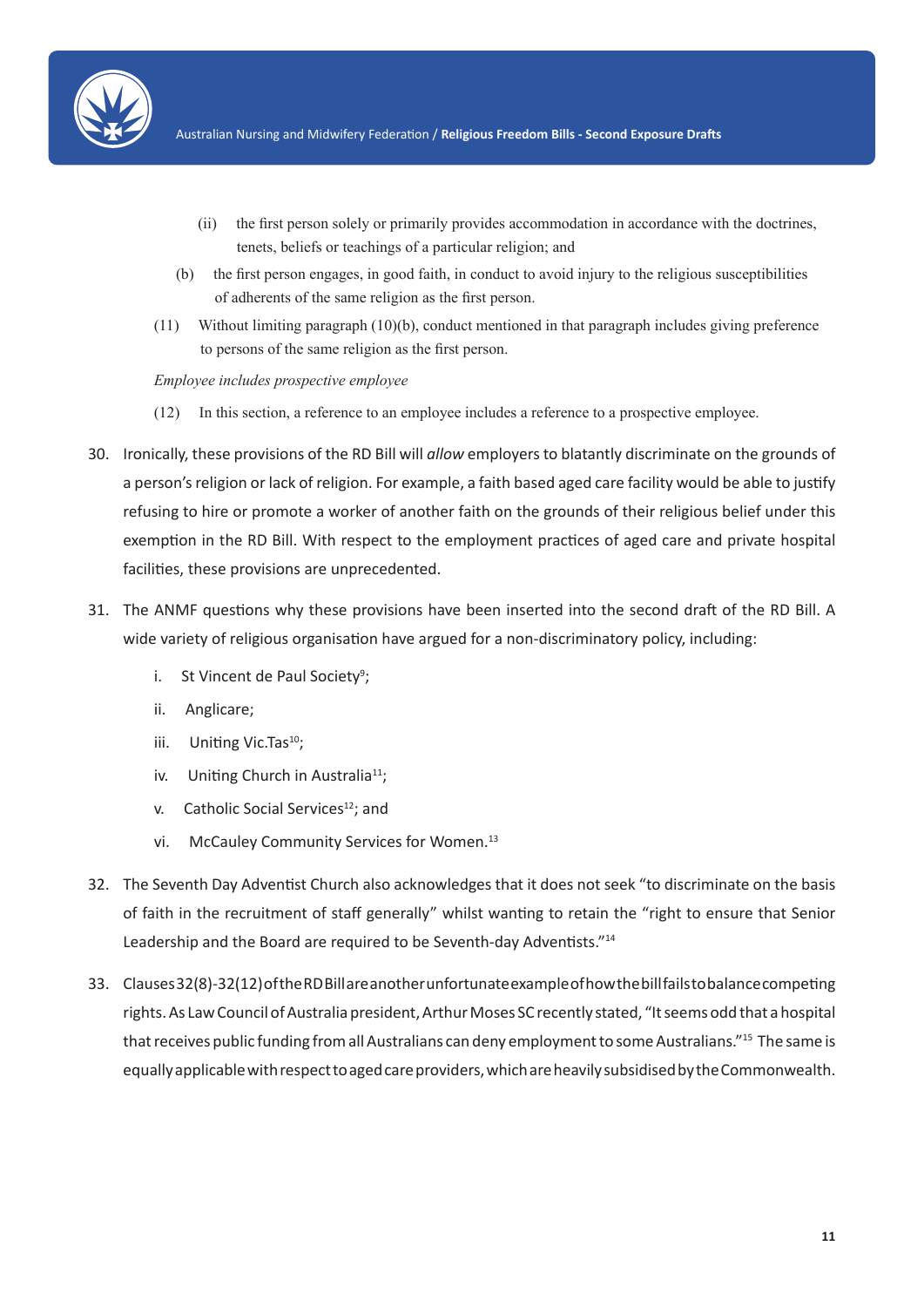

# **D. Interference in the independence of qualifying bodies making conduct rules (indirect discrimination)**

34. According to clause 8(4) of the RD Bill, qualifying bodies will not be able to impose rules that restrict people from making statements of belief in their personal capacity, unless they are an essential requirement of the relevant profession, trade or occupation. The RD Bill regards this as a form of indirect discrimination. Clause 8 of the RD Bill provides:

#### *Indirect discrimination*

(1) A person discriminates against another person on the ground of the other person's religious belief or activity if:

(a) the person imposes, or proposes to impose, a condition, requirement or practice; and

(b) the condition, requirement or practice has, or is likely to have, the effect of disadvantaging persons who hold or engage in the same religious belief or activity as the other person; and

(c) the condition, requirement or practice is not reasonable.

…

(4) For the purposes of paragraph (1)(c), a qualifying body conduct rule that would have the effect of restricting or preventing a person from making a statement of belief other than in the course of the person practising in the relevant profession, carrying on the relevant trade or engaging in the relevant occupation is not reasonable unless compliance with the rule by the person is an essential requirement of the profession, trade or occupation.

- (5) Subsections (3) and (4) do not apply in relation to a statement of belief:
	- (a) that is malicious; or

(b) that would, or is likely to, harass, threaten, seriously intimidate or vilify another person or group of persons; or

(c) that is covered by paragraph  $28(1)(b)$ .

Note: Paragraph 28(1)(b) covers expressions of religious belief that a reasonable person, having regard to all the circumstances, would conclude counsel, promote, encourage or urge conduct that would constitute a serious offence.

- 35. "Vilify" is defined in clause 5 of the RD Bill to mean inciting "hatred or violence".
- 36. According to clause 5 of the RD Bill, a qualifying body is "an authority or body that is empowered to confer, renew, extend, revoke, vary or withdraw an authorisation or qualification that is needed for, or facilitates, the practice of a profession, …or the engaging in of an occupation." Both AHPRA and the NMBA would appear to be qualifying bodies. The NMBA work with AHPRA as the administrator of the National Registration and Accreditation Scheme to register nurses and midwives.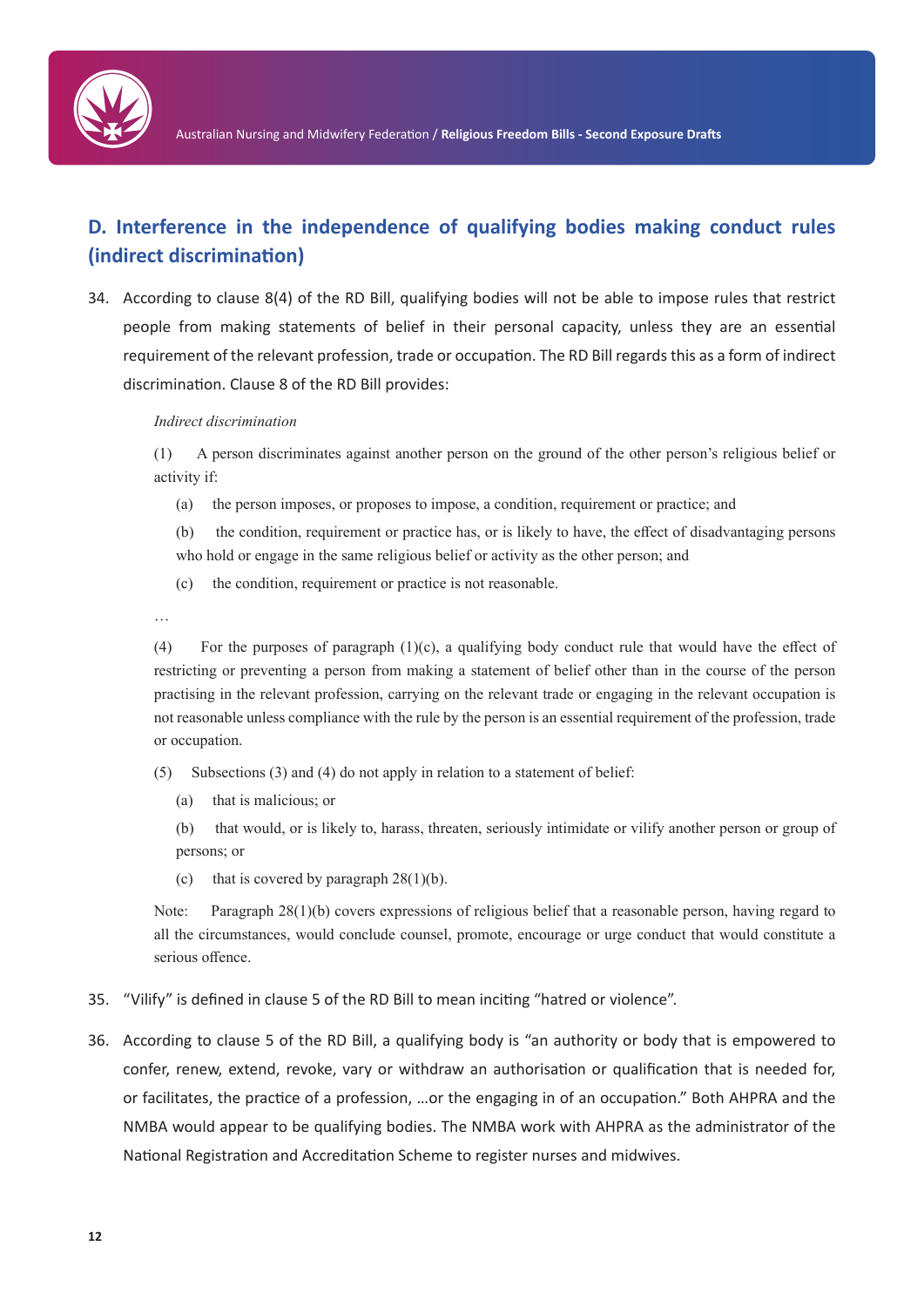

- 37. Nurses and midwives are required to be registered with the NMBA and meet the NMBA's professional standards in order to practise. Professional standards define the practice and behaviour of nurses and midwives and include:
	- i. registration standards,
	- ii. codes of conduct, and
	- iii. standards for practice.
- 38. Nurses and midwives have separate registration standards, codes of conduct and standards for practice. These documents are developed and enforced by the NMBA after broad consultation with stakeholders, including the ANMF, the Australian College of Midwives (ACM) and the Australian College of Nursing (ACN) and approval by health ministers.
- 39. The *Code of Conduct for Nurses* states the following with respect to health advocacy:

Domain: Promote health and wellbeing

Principle 7: Health and wellbeing

#### **Value**

Nurses promote health and wellbeing for people and their families, colleagues, the broader community and themselves and in a way that addresses health inequality.

…in advocating for community and population health, nurses must:

a.use their expertise and influence to protect and advance the health and wellbeing of individuals as well as communities and populations…16

- 40. The NMBA code obliges a nurse or midwife to promote health and wellbeing for the broader community at all times, including outside of work. A nurse's religion may hold that a section of the broader community are sinners by virtue of their sexuality or something analogous. There is a likelihood that such nurse will not uphold their obligations to promote health and wellbeing to the broader community. For example, they may make statements of belief on their own time on social media that such people were sinners who were going to hell.
- 41. Currently the NMBA could take action against a nurse making such statements to hold them to account for not meeting their professional obligations. It is not clear if the exemptions found in clause 8(5) of the RD Bill would be applicable in these situations. There is a high bar to show that statements of belief are malicious or would be, or are likely to, harass, threaten, seriously intimidate or vilify (incite hatred or violence) of another person or group of persons.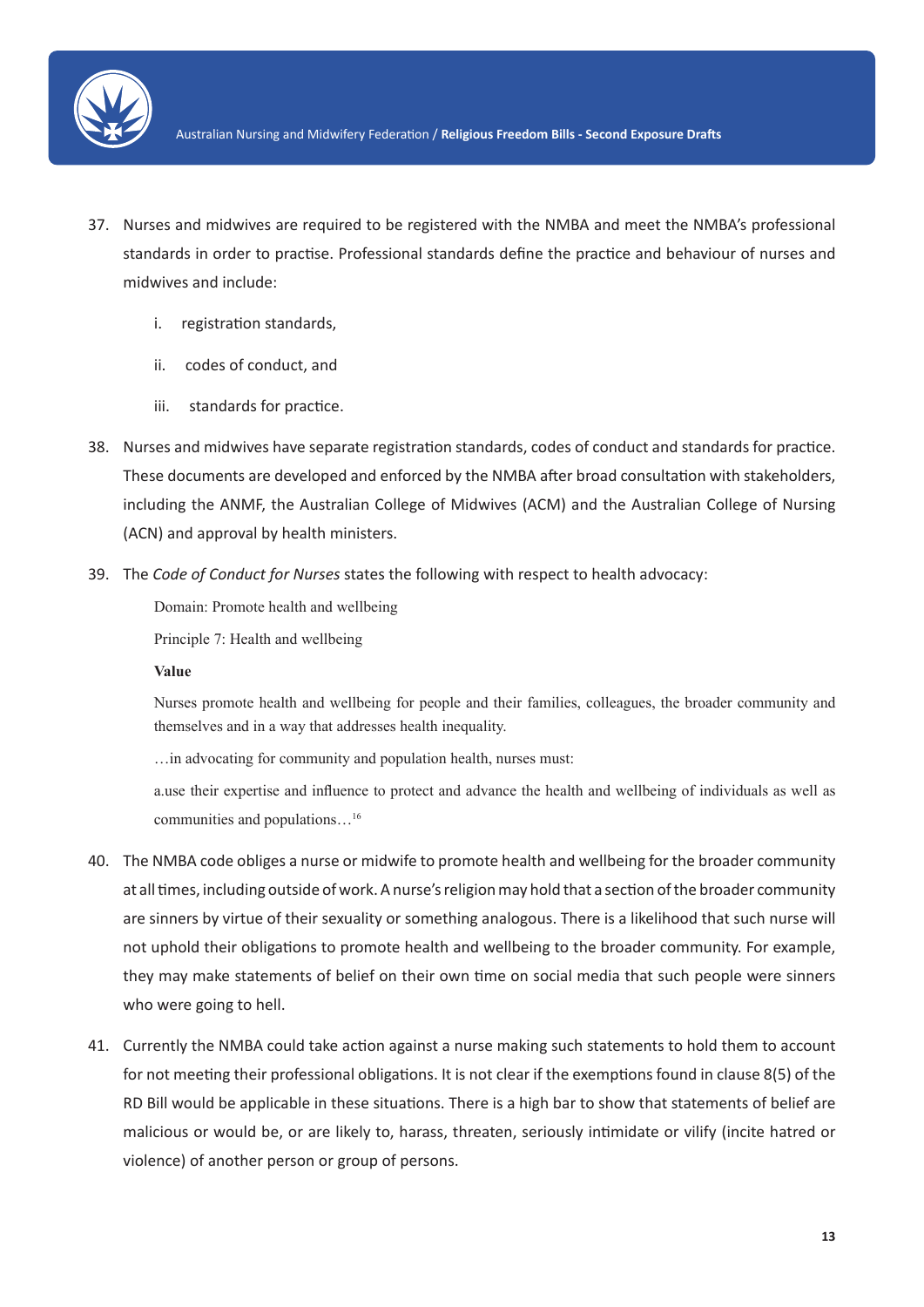

42. A religion called 'Christian Science' teaches "that disease was unreal"<sup>17</sup> and "many Christian Science parents claim religious exemption from childhood vaccination requirements."<sup>18</sup> In addition, "church members have lobbied governments for religious exemptions from immunization."<sup>19</sup> Jehovah's Witnesses have also previously cited religion as a reason to not be vaccinated.<sup>20</sup> A nurse who was a member of a religion that taught that vaccines were against their faith may be able to use the RD Bill to be able to spread false information about vaccines on social media and elsewhere. The NMBA has a clear position statement on vaccines:

The NMBA recognises the Australian National Immunisation Handbook 10th edition as providing evidencebased advice to health professionals about the safe and effective use of vaccines and the public health benefits associated with vaccination. The NMBA supports the use of the handbook by registered nurses, enrolled nurses and midwives who are giving vaccines.

…

The NMBA expects all registered nurses, enrolled nurses and midwives to use the best available evidence in making practice decisions. This includes providing information to the public about public health issues.<sup>21</sup>

- 43. Under the RD Bill, it is unclear what would happen to a nurse or midwife who makes a religious "statement of belief" against the public health benefits associated with vaccination. It is unclear whether compliance with the NMBA rule for nurses and midwives to not promote anti-vaccination statements to the public is an essential requirement of the profession. The mere threat of legal action based on a "statement of belief" may dissuade the NMBA from holding nurses and midwives to account for their behaviour. This is a serious concern of the ANMF.
- 44. The ANMF holds serious concerns about the consequences if this interference in the operation of qualifying bodies becomes law. It would undermine the integrity and impartiality of numerous professions to be able to set standards for the benefit of the wider community and could lead to a number of other negative unforeseen consequences. The RD Bill potentially undermines the National Law, with one of its primary objectives being to protect the public.<sup>22</sup> The regulatory standards and codes for nurses and midwives are developed and enforced to protect the public.

## **E. ANMF position on the RF Bills**

45. The RF Bills fail to prevent religious discrimination in the same way as existing Commonwealth and state/territory discrimination laws protect discrimination on the grounds of age, disability, sex and race. Instead, the RF Bills prioritise religious belief and activity over other discrimination attributes. One of the many examples of this is that statements of belief cannot constitute discrimination for the purposes of s17(1) of the *Anti-Discrimination Act 1998* of Tasmania. Section 17(1) protects against behaviour that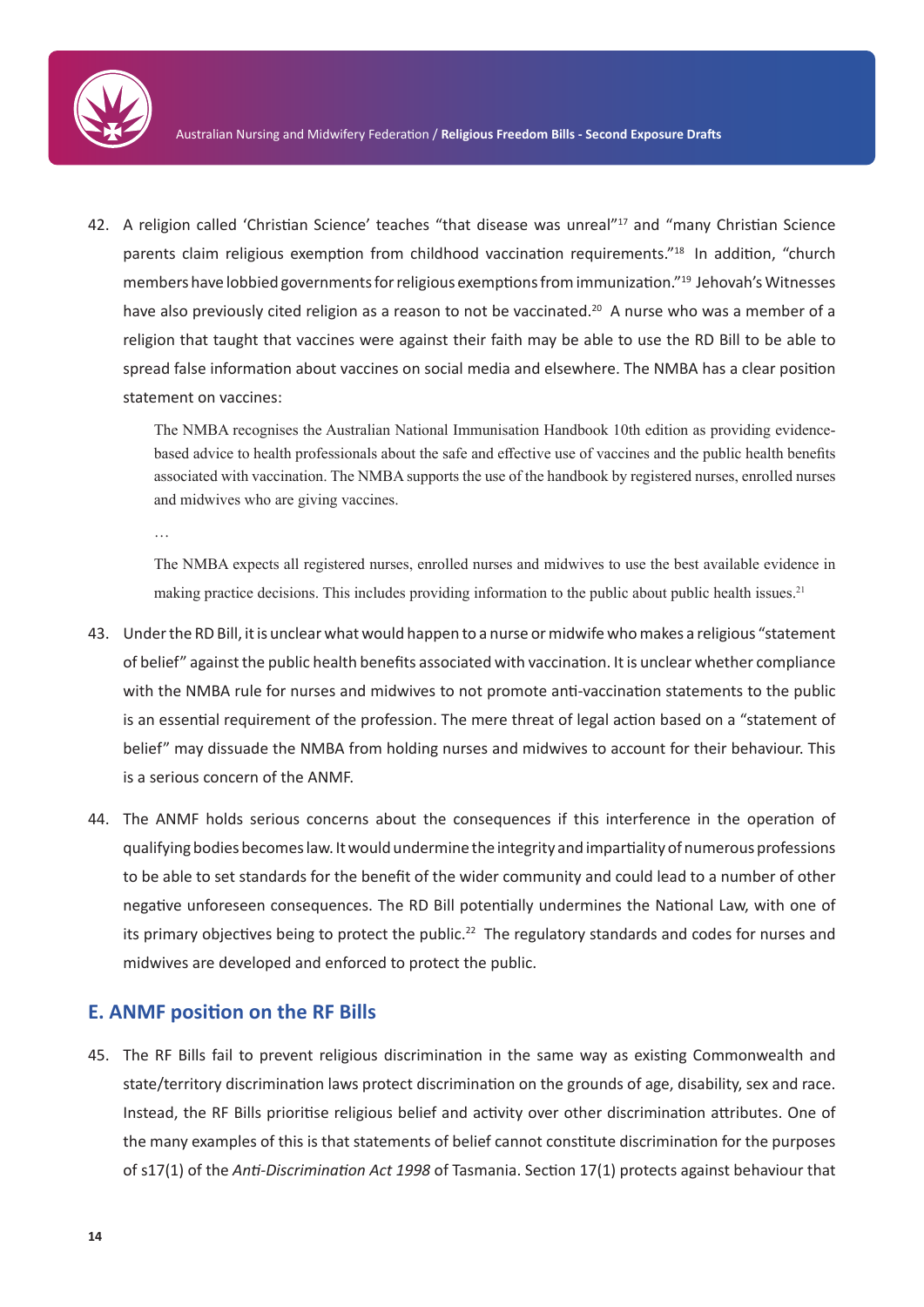

"offends, humiliates, intimidates, insults or ridicules another person".

- 46. Instead of a standalone RD Bill that prioritises some rights ahead of others, the ANMF suggests that religious discrimination should be included in a larger and more comprehensive Bill of Rights. Human rights are 'universal, indivisible and interdependent and interrelated'.<sup>23</sup> If religious freedom is to be strengthened, it should go together with an improved system that provides for competing rights to be balanced through a comprehensive legislative Bill of Rights. Such a bill would recognise and safeguard fundamental human rights. It would also strike an appropriate balance where intersections of competing rights arise.
- 47. The wording in the RD Bill as it currently stands will allow for more discrimination against the LGBTIQ+ community, women and racial minorities. As former Tasmanian anti-discrimination commissioner, Robin Banks noted of the first draft: "Religious speech is so privileged (in the RD Bill) it will allow people to engage in racist, ableist, sexist anti-LGBTI speech."<sup>24</sup> In addition, granting employers the power to hire and promote according to their "ethos" will ironically lead to more religious-based discrimination.
- 48. A law concerning religious discrimination should be incorporated into a broader Bill of Rights with the standard indirect discrimination tests found in other Commonwealth indirect anti-discrimination laws used. This would mean that indirect discrimination would be found to occur only where there is an unreasonable rule or policy that is the same for everyone but has an unfair effect on people who share a particular religious belief or activity.
- 49. The ANMF is opposed to the RF Bills in their current format. The ANMF submits that the RF Bills should not be become law because their provisions are not in line with other Commonwealth anti-discrimination laws, are poorly drafted, promote discrimination and have the possibility to make patient safety and welfare more difficult to deliver.